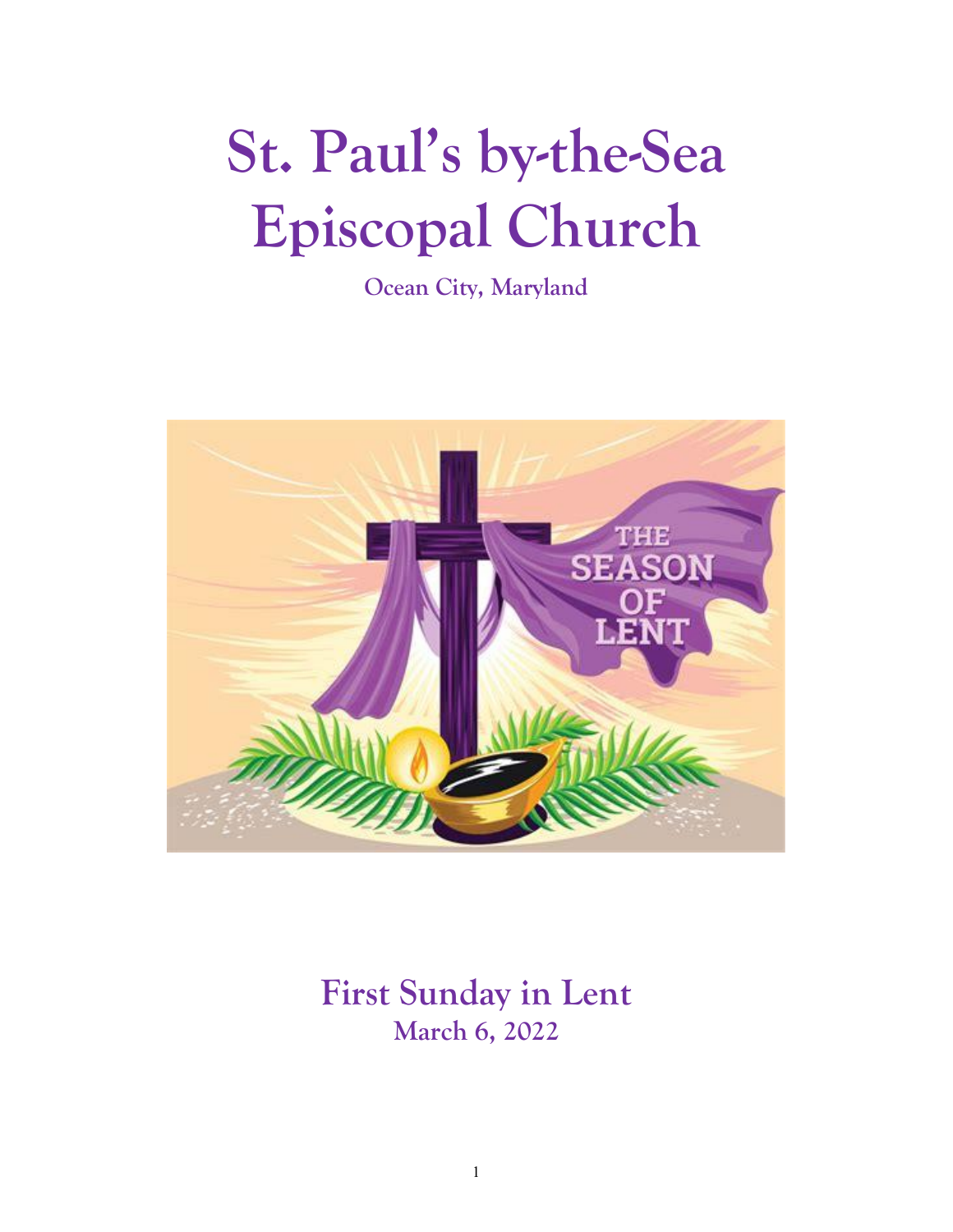# Holy Eucharist—Rite II

*Surely the presence of the Lord is in this place. I can feel His mighty power and His grace. I can hear the brush of angel's wings, I see glory on each face. Surely the presence of the Lord is in this place.*

#### Processional Hymn: **Hymnal 1982, #150**

1. Forty days and forty nights thou wast fasting in the wild; forty days and forty nights tempted, and yet undefiled.

2. Should not we thy sorrow share and from worldly joys abstain, fasting with unceasing prayer, strong with thee to suffer pain?

3. Then if Satan on us press, Jesus, Savior, hear our call! Victor in the wilderness, grant we may not faint or fall!

4. So shall we have peace divine: holier gladness ours shall be; round us, too, shall angels shine, such as ministered to thee.

#### **An Exhortation**

*This Exhortation may be used, in whole or in part, either during the Liturgy or at other times. In the absence of a deacon or priest, this Exhortation may be read by a lay person. The people stand or sit.*

Beloved in the Lord: Our Savior Christ, on the night before he suffered, instituted the Sacrament of his Body and Blood as a sign and pledge of his love, for the continual remembrance of the sacrifice of his death, and for a spiritual sharing in his risen life. For in these holy Mysteries we are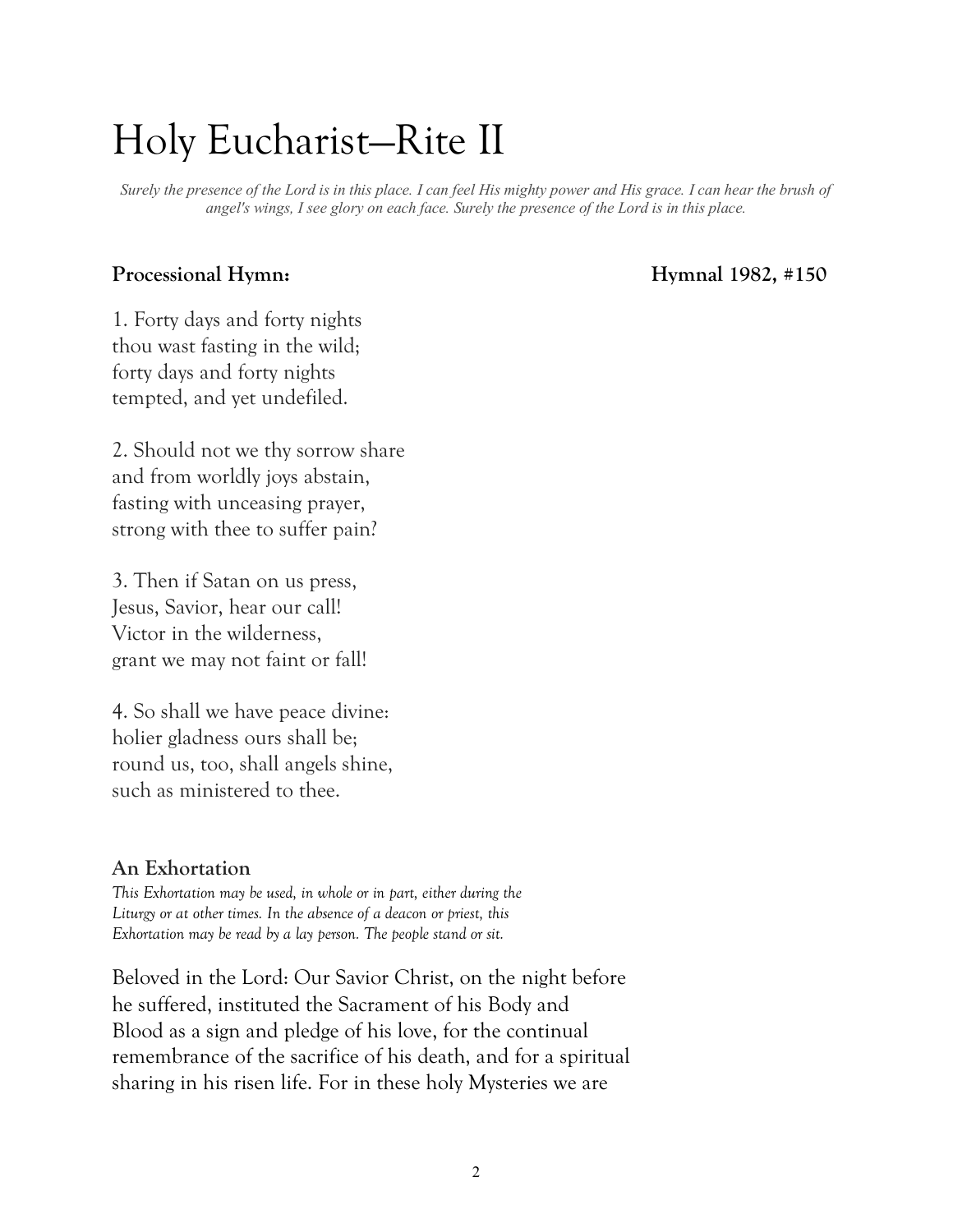made one with Christ, and Christ with us; we are made one body in him, and members one of another.

Having in mind, therefore, his great love for us, and in obedience to his command, his Church renders to Almighty God our heavenly Father never-ending thanks for the creation of the world, for his continual providence over us, for his love for all mankind, and for the redemption of the world by our Savior Christ, who took upon himself our flesh, and humbled himself even to death on the cross, that he might make us the children of God by the power of the Holy Spirit, and exalt us to everlasting life.

But if we are to share rightly in the celebration of those holy Mysteries, and be nourished by that spiritual Food, we must remember the dignity of that holy Sacrament. I therefore call upon you to consider how Saint Paul exhorts all persons to prepare themselves carefully before eating of that Bread and drinking of that Cup.

For, as the benefit is great, if with penitent hearts and living faith we receive the holy Sacrament, so is the danger great, if we receive it improperly, not recognizing the Lord's Body. Judge yourselves, therefore, lest you be judged by the Lord.

Examine your lives and conduct by the rule of God's commandments, that you may perceive wherein you have offended in what you have done or left undone, whether in thought, word, or deed. And acknowledge your sins before Almighty God, with full purpose of amendment of life, being ready to make restitution for all injuries and wrongs done by you to others; and also being ready to forgive those who have offended you, in order that you yourselves may be forgiven. And then, being reconciled with one another, come to the banquet of that most heavenly Food.

And if, in your preparation, you need help and counsel, then go and open your grief to a discreet and understanding priest, and confess your sins, that you may receive the benefit of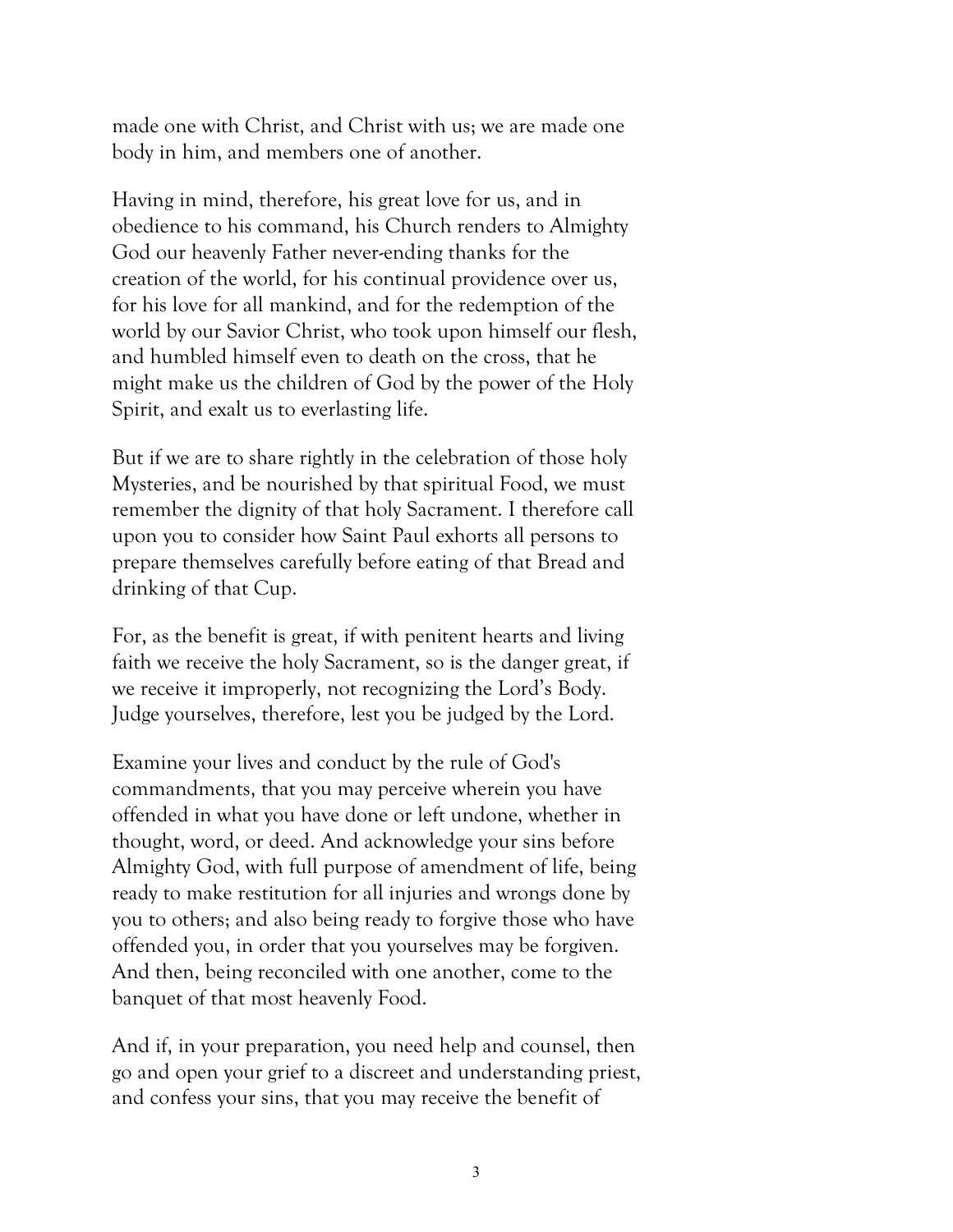absolution, and spiritual counsel and advice; to the removal of scruple and doubt, the assurance of pardon, and the strengthening of your faith.

To Christ our Lord who loves us, and washed us in his own blood, and made us a kingdom of priests to serve his God and Father, to him be glory in the Church evermore. Through him let us offer continually the sacrifice of praise, which is our bounden duty and service, and, with faith in him, come boldly before the throne of grace [and humbly confess our sins to Almighty God].

### **A Penitential Order: Rite II**

*The people standing, the Celebrant says*

 Bless the Lord who forgives all our sins; *People* His mercy endures for ever.

Jesus said, "The first commandment is this: Hear, O Israel: The Lord your God is the only Lord. Love the Lord your God with all your heart, with all your soul, with all your mind, and with all your strength. The second is this: Love your neighbor as yourself. There is no commandment greater than these." *Mark 12:29-31*

If we say that we have no sin, we deceive ourselves, and the truth is not in us. But if we confess our sins, God, who is faithful and just, will forgive our sins and cleanse us from all unrighteousness. *1 John 1:8,9*

Since we have a great high priest who has passed through the heavens, Jesus, the Son of God, let us with confidence draw near to the throne of grace, that we may receive mercy and find grace to help in time of need. *Hebrews 4:14,16*

#### *The Deacon or Celebrant then says*

Let us confess our sins against God and our neighbor.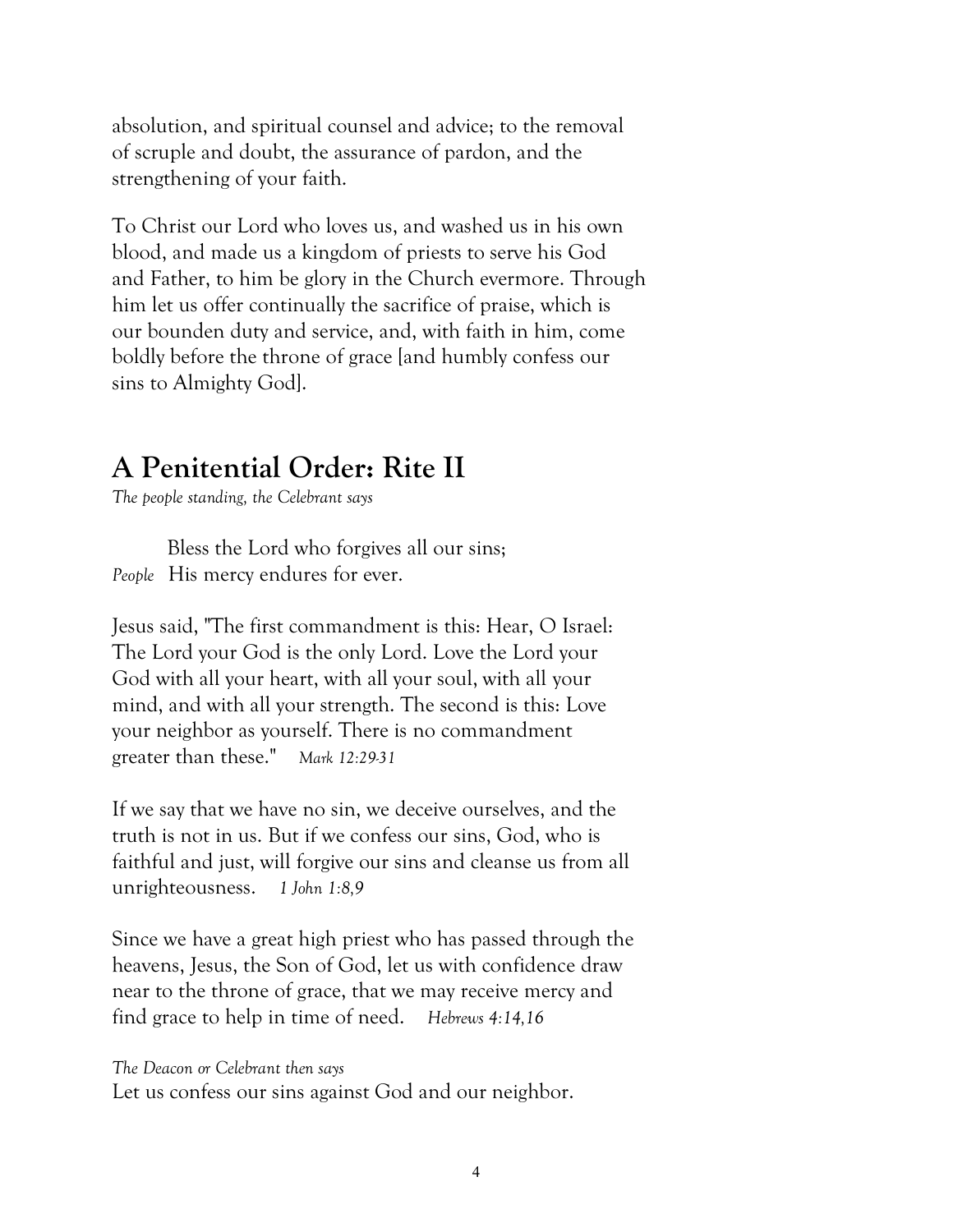*Silence may be kept.*

*Minister and People* Most merciful God, we confess that we have sinned against you in thought, word, and deed, by what we have done, and by what we have left undone. We have not loved you with our whole heart; we have not loved our neighbors as ourselves. We are truly sorry and we humbly repent. For the sake of your Son Jesus Christ, have mercy on us and forgive us; that we may delight in your will, and walk in your ways, to the glory of your Name. Amen.

*The Bishop when present, or the Priest, stands and says* Almighty God have mercy on you, forgive you all your sins through our Lord Jesus Christ, strengthen you in all goodness, and by the power of the Holy Spirit keep you in eternal life. *Amen.*

Lord, have mercy. *Christ, have mercy.* Lord, have mercy.

#### **The Collect of the Day**

*The Celebrant says to the people*

The Lord be with you. *People* And also with you. *Celebrant* Let us pray.

*The Celebrant says the Collect.*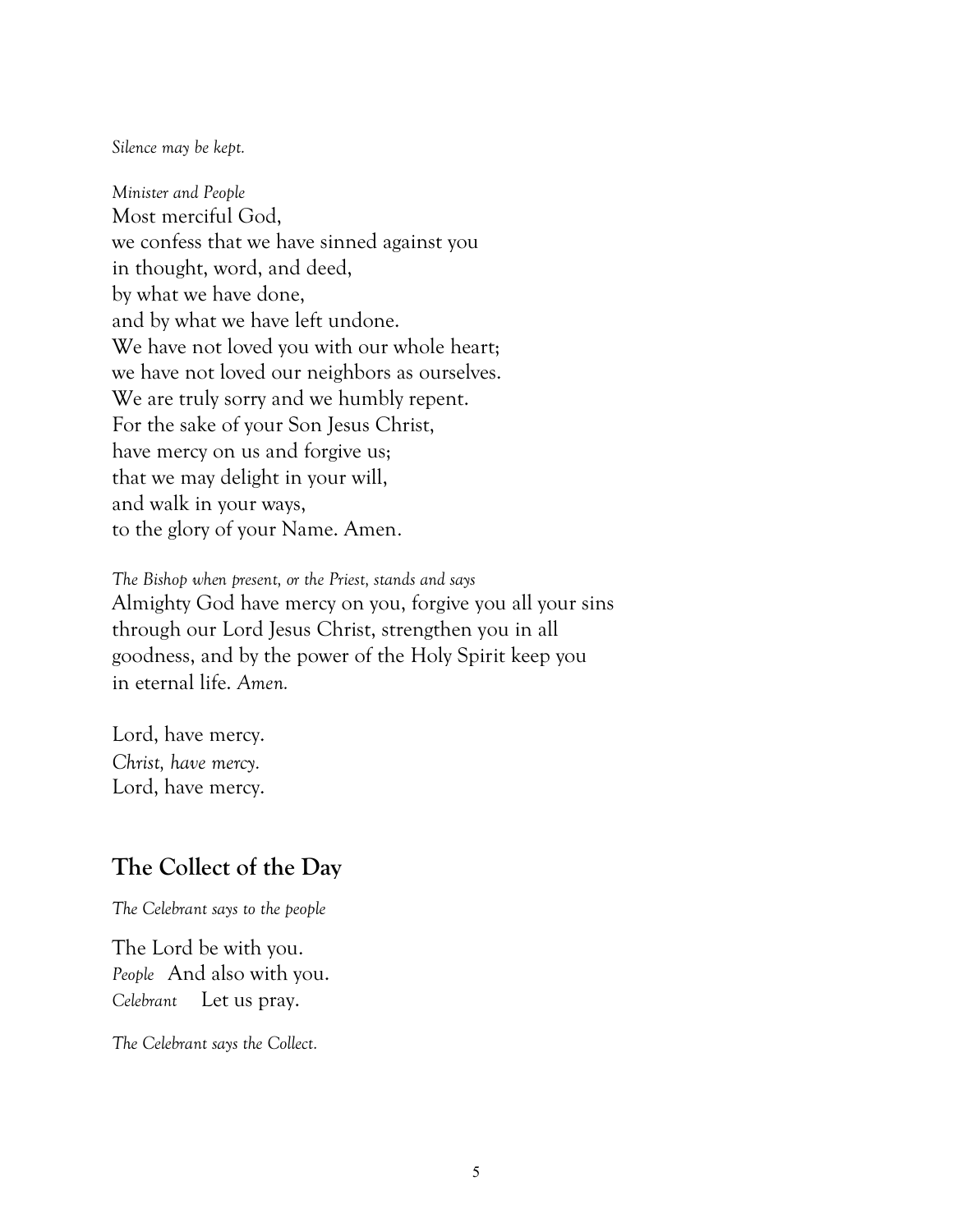Almighty God, whose blessed Son was led by the Spirit to be tempted by Satan: Come quickly to help us who are assaulted by many temptations; and, as you know the weaknesses of each of us, let each one find you mighty to save; through Jesus Christ your Son our Lord, who lives and reigns with you and the Holy Spirit, one God, now and for ever. *Amen.*

#### **The Lessons**

*The people sit. One or two Lessons, as appointed, are read, the Reader first saying*

*A Reading (Lesson) from the Book of Deuteronomy, the 26 th chapter beginning at the first verse*

When you have come into the land that the LORD your God is giving you as an inheritance to possess, and you possess it, and settle in it, you shall take some of the first of all the fruit of the ground, which you harvest from the land that the LORD your God is giving you, and you shall put it in a basket and go to the place that the LORD your God will choose as a dwelling for his name. You shall go to the priest who is in office at that time, and say to him, "Today I declare to the LORD your God that I have come into the land that the LORD swore to our ancestors to give us." When the priest takes the basket from your hand and sets it down before the altar of the LORD your God, you shall make this response before the LORD your God: "A wandering Aramean was my ancestor; he went down into Egypt and lived there as an alien, few in number, and there he became a great nation, mighty and populous. When the Egyptians treated us harshly and afflicted us, by imposing hard labor on us, we cried to the LORD, the God of our ancestors; the LORD heard our voice and saw our affliction, our toil, and our oppression. The LORD brought us out of Egypt with a mighty hand and an outstretched arm, with a terrifying display of power, and with signs and wonders; and he brought us into this place and gave us this land, a land flowing with milk and honey. So now I bring the first of the fruit of the ground that you, O LORD, have given me." You shall set it down before the LORD your God and bow down before the LORD your God. Then you, together with the Levites and the aliens who reside among you, shall celebrate with all the bounty that the LORD your God has given to you and to your house.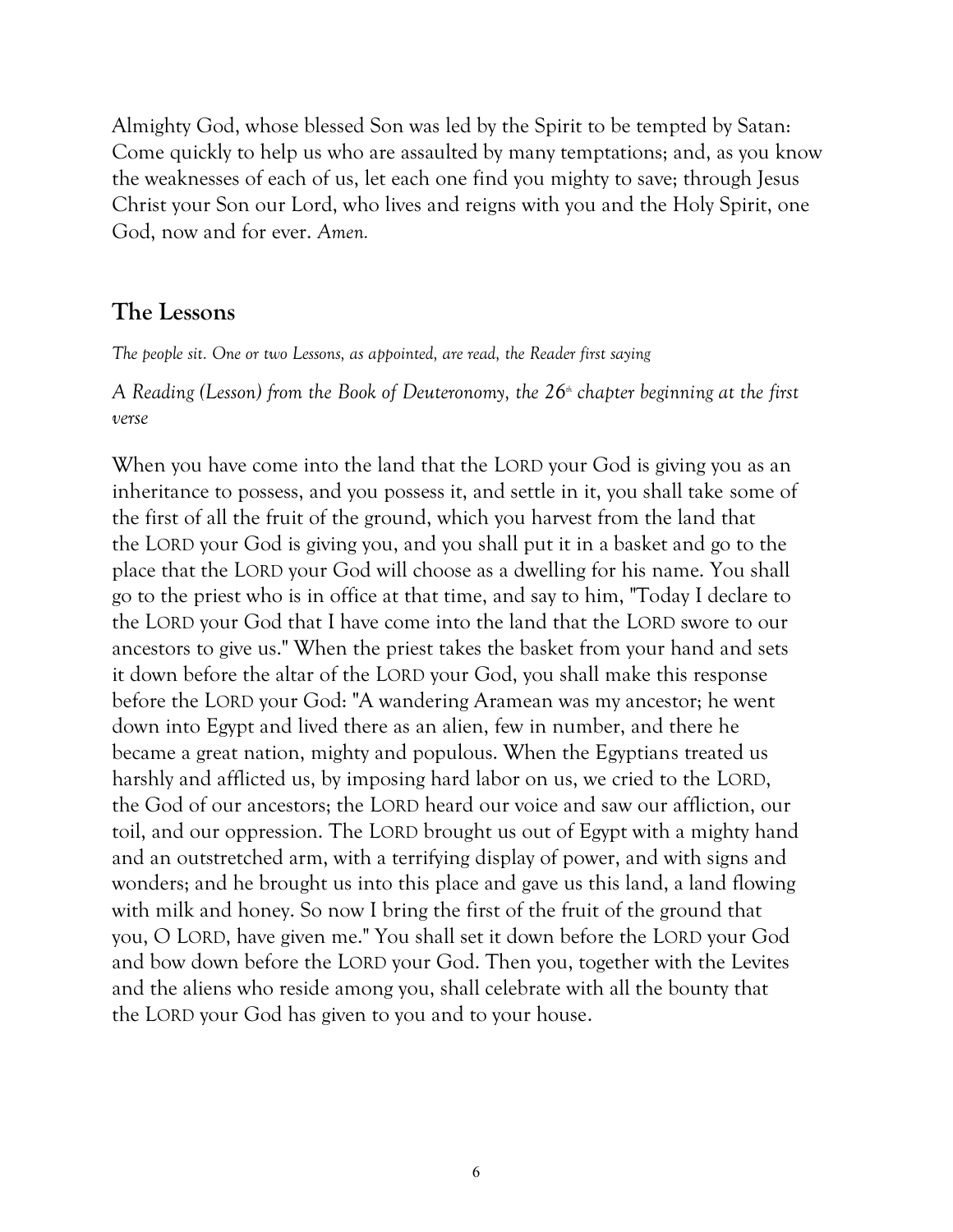*After each Reading, the Reader may say* The Word of the Lord. *People* Thanks be to God.

#### **Psalm** 91:1-2, 9-16

- 1 He who dwells in the shelter of the Most High, \* abides under the shadow of the Almighty.
- 2 He shall say to the LORD, "You are my refuge and my stronghold, \* my God in whom I put my trust."
- 9 Because you have made the LORD your refuge, \* and the Most High your habitation,
- 10 There shall no evil happen to you, \* neither shall any plague come near your dwelling.
- 11 For he shall give his angels charge over you, \* to keep you in all your ways.
- 12 They shall bear you in their hands, \* lest you dash your foot against a stone.
- 13 You shall tread upon the lion and adder; \* you shall trample the young lion and the serpent under your feet.
- 14 Because he is bound to me in love, therefore will I deliver him; \* I will protect him, because he knows my Name.
- 15 He shall call upon me, and I will answer him; \* I am with him in trouble; I will rescue him and bring him to honor.
- 16 With long life will I satisfy him, \* and show him my salvation.

#### **Epistle**

*A Reading (Lesson) from Romans, the 10 th chapter beginning at the eighth verse.*

"The word is near you, on your lips and in your heart"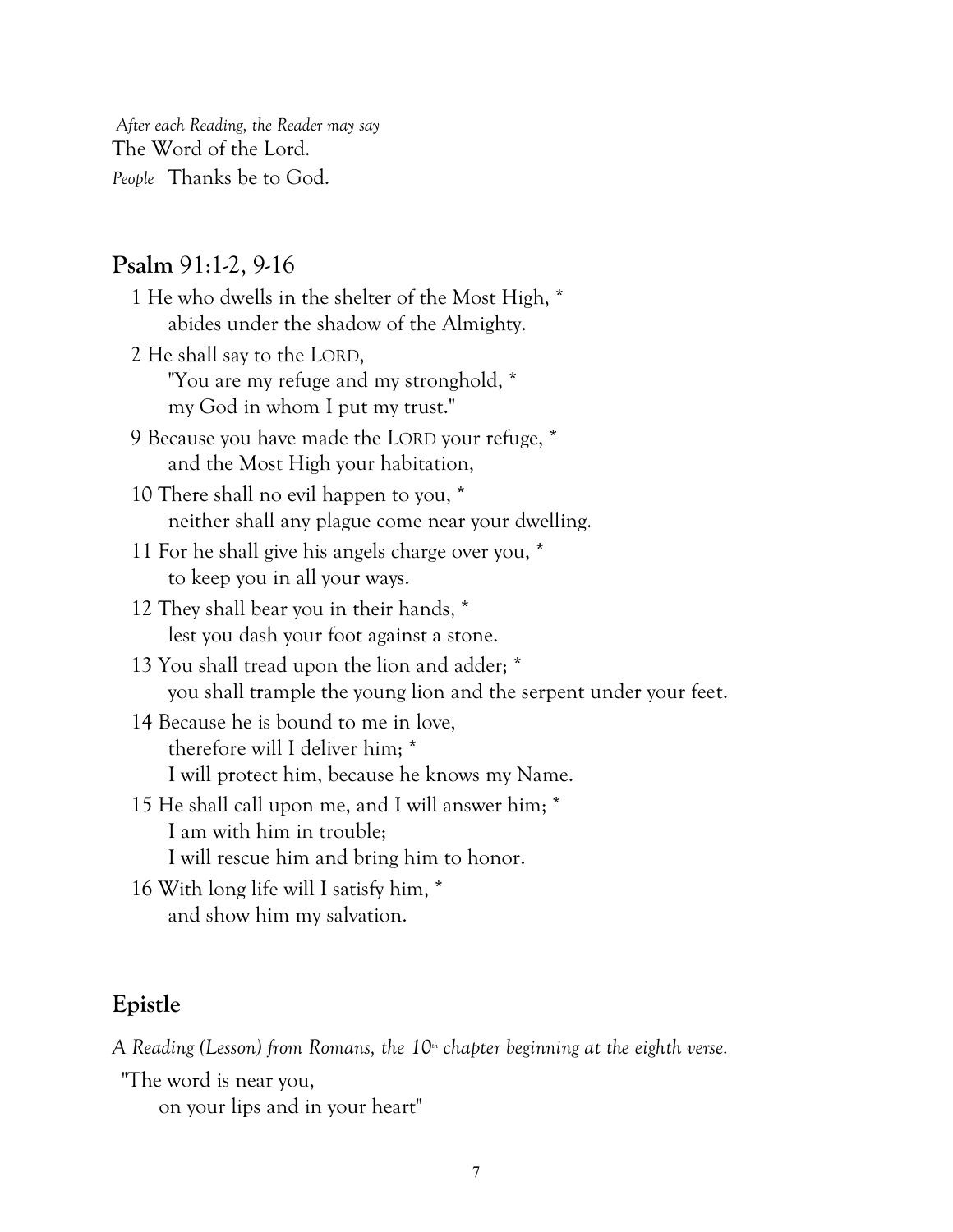(that is, the word of faith that we proclaim); because if you confess with your lips that Jesus is Lord and believe in your heart that God raised him from the dead, you will be saved. For one believes with the heart and so is justified, and one confesses with the mouth and so is saved. The scripture says, "No one who believes in him will be put to shame." For there is no distinction between Jew and Greek; the same Lord is Lord of all and is generous to all who call on him. For, "Everyone who calls on the name of the Lord shall be saved."

*After each Reading, the Reader may say* The Word of the Lord. *People* Thanks be to God.

**Sequence Hymn: Hymnal 1982, #529**

1 In Christ there is no East or West, in him no South or North, but one great fellowship of love throughout the whole wide earth.

2 Join hands, disciples of the faith, whate'er your race may be! Who serves my Father as his child is surely kin to me.

3 In Christ now meet both East and West, in him meet South and North, all Christly souls are one in him, throughout the whole wide earth.

#### **Gospel**

*Then, all standing, the Deacon or a Priest reads the Gospel, first saying*

The Holy Gospel of our Lord Jesus Christ according to Luke. *People* Glory to you, Lord Christ.

After his baptism, Jesus, full of the Holy Spirit, returned from the Jordan and was led by the Spirit in the wilderness, where for forty days he was tempted by the devil. He ate nothing at all during those days, and when they were over, he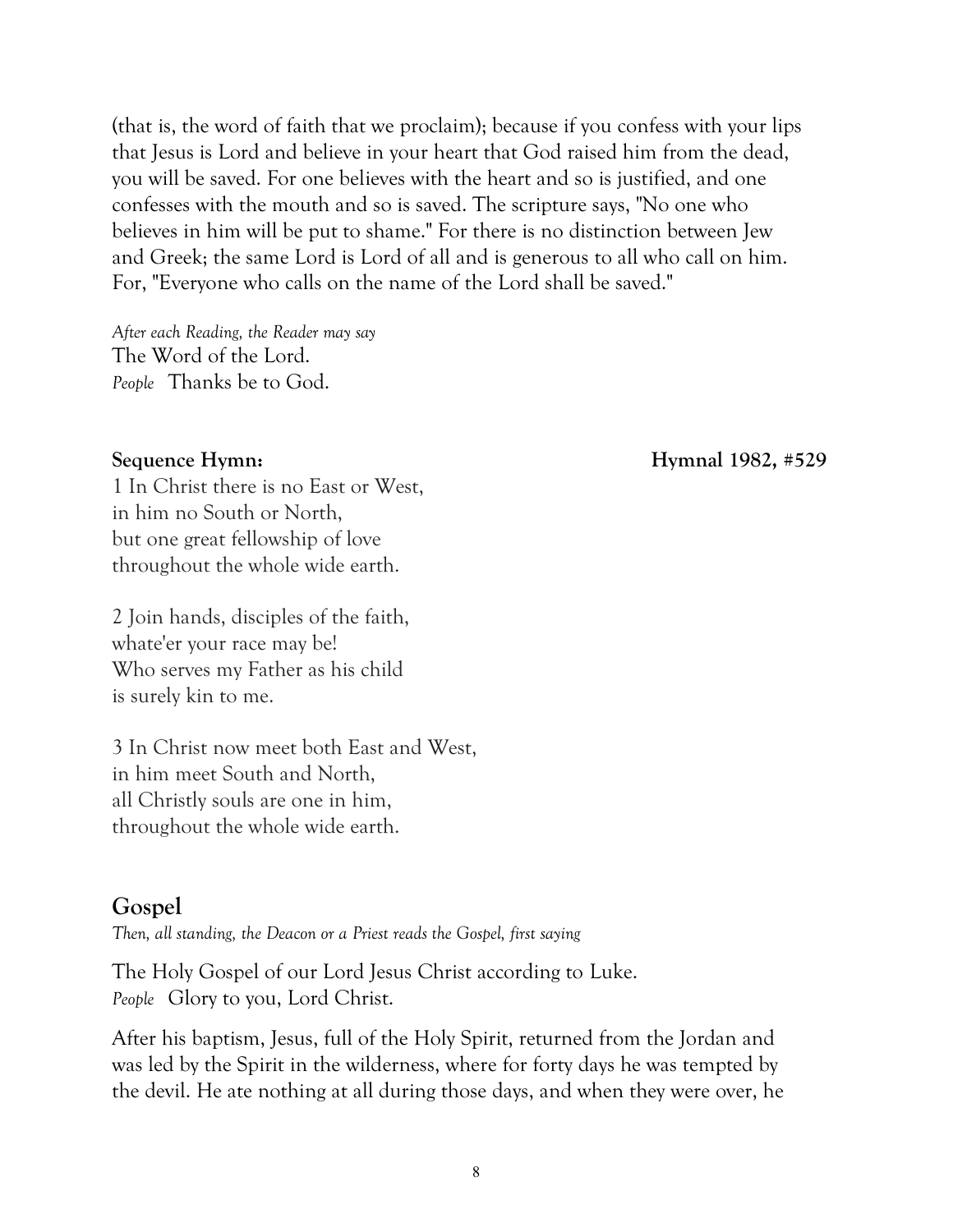was famished. The devil said to him, "If you are the Son of God, command this stone to become a loaf of bread." Jesus answered him, "It is written, 'One does not live by bread alone.'"

Then the devil led him up and showed him in an instant all the kingdoms of the world. And the devil said to him, "To you I will give their glory and all this authority; for it has been given over to me, and I give it to anyone I please. If you, then, will worship me, it will all be yours." Jesus answered him, "It is written,

'Worship the Lord your God, and serve only him.'"

Then the devil took him to Jerusalem, and placed him on the pinnacle of the temple, saying to him, "If you are the Son of God, throw yourself down from here, for it is written,

'He will command his angels concerning you, to protect you,'

and

'On their hands they will bear you up,

so that you will not dash your foot against a stone.'" Jesus answered him, "It is said, 'Do not put the Lord your God to the test.'" When the devil had finished every test, he departed from him until an opportune time.

*After the Gospel, the Reader says* The Gospel of the Lord. *People* Praise to you, Lord Christ.

#### **The Sermon** *The Reverend Carl Mosley*

*On Sundays and other Major Feasts there follows, all standing*

#### **The Nicene Creed**

We believe in one God, the Father, the Almighty, maker of heaven and earth, of all that is, seen and unseen.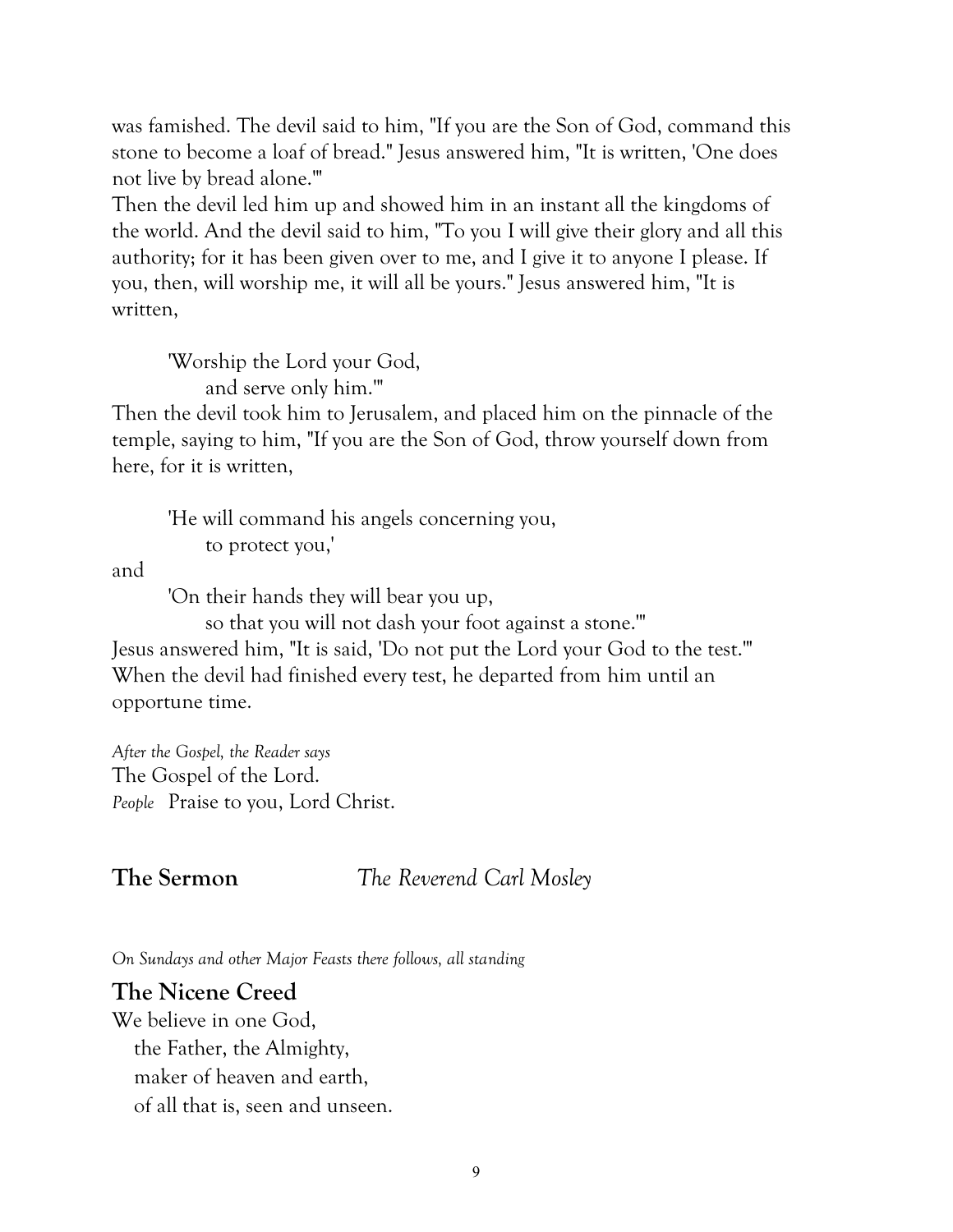We believe in one Lord, Jesus Christ, the only Son of God, eternally begotten of the Father, God from God, Light from Light, true God from true God, begotten, not made, of one Being with the Father. Through him all things were made. For us and for our salvation he came down from heaven: by the power of the Holy Spirit he became incarnate from the Virgin Mary, and was made man. For our sake he was crucified under Pontius Pilate; he suffered death and was buried. On the third day he rose again in accordance with the Scriptures; he ascended into heaven and is seated at the right hand of the Father. He will come again in glory to judge the living and the dead, and his kingdom will have no end. We believe in the Holy Spirit, the Lord, the giver of life, who proceeds from the Father and the Son. With the Father and the Son he is worshiped and glorified. He has spoken through the Prophets. We believe in one holy catholic and apostolic Church. We acknowledge one baptism for the forgiveness of sins. We look for the resurrection of the dead, and the life of the world to come. *Amen*.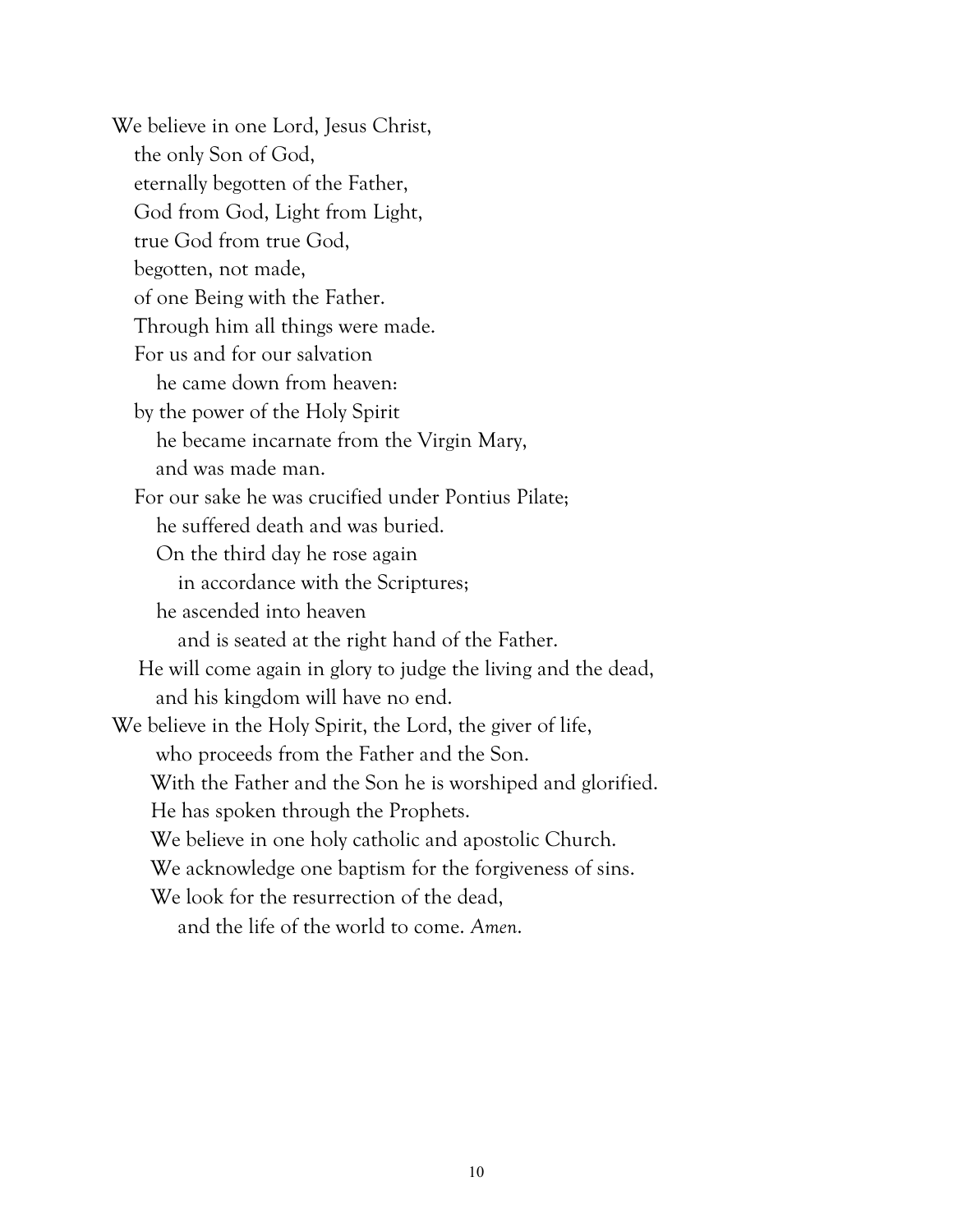### **The Prayers of the People**

#### Form II

*In the course of the silence after each bidding, the People offer their own prayers, either silently or aloud.* 

I ask your prayers for God's people throughout the world; for Bishop Marray; for this gathering; and for Fr. Carl and all ministers and people. On the Diocesan Cycle of Prayer this week, we give thanks for the witness of God's people at St. Mark's, Perryville, and for their Rector, the Rev. Susan Oldfather. On our Local Faith Communities Prayer Cycle this week we pray for Stevenson United Methodist Church, Berlin. Pray for the Church. *Silence* 

I ask your prayers for peace; for goodwill among nations; and for the well-being of all people. Pray for justice and peace. We pray especially for the people of Ukraine. *Silence*

I ask your prayers for the poor, the sick, especially those of our pray list, the hungry, the oppressed, and those in prison. Pray for those in any need or trouble. *Silence* 

I ask your prayers for all who seek God, or a deeper knowledge of him. Pray that they may find and be found by him. *Silence* 

I ask your prayers for the departed. Pray for those who have died. *Silence* 

*Members of the congregation may ask the prayers or the thanksgivings of those present* 

I ask your prayers for  $\frac{1}{2}$ I ask your thanksgiving for  $\qquad \qquad$ . *Silence*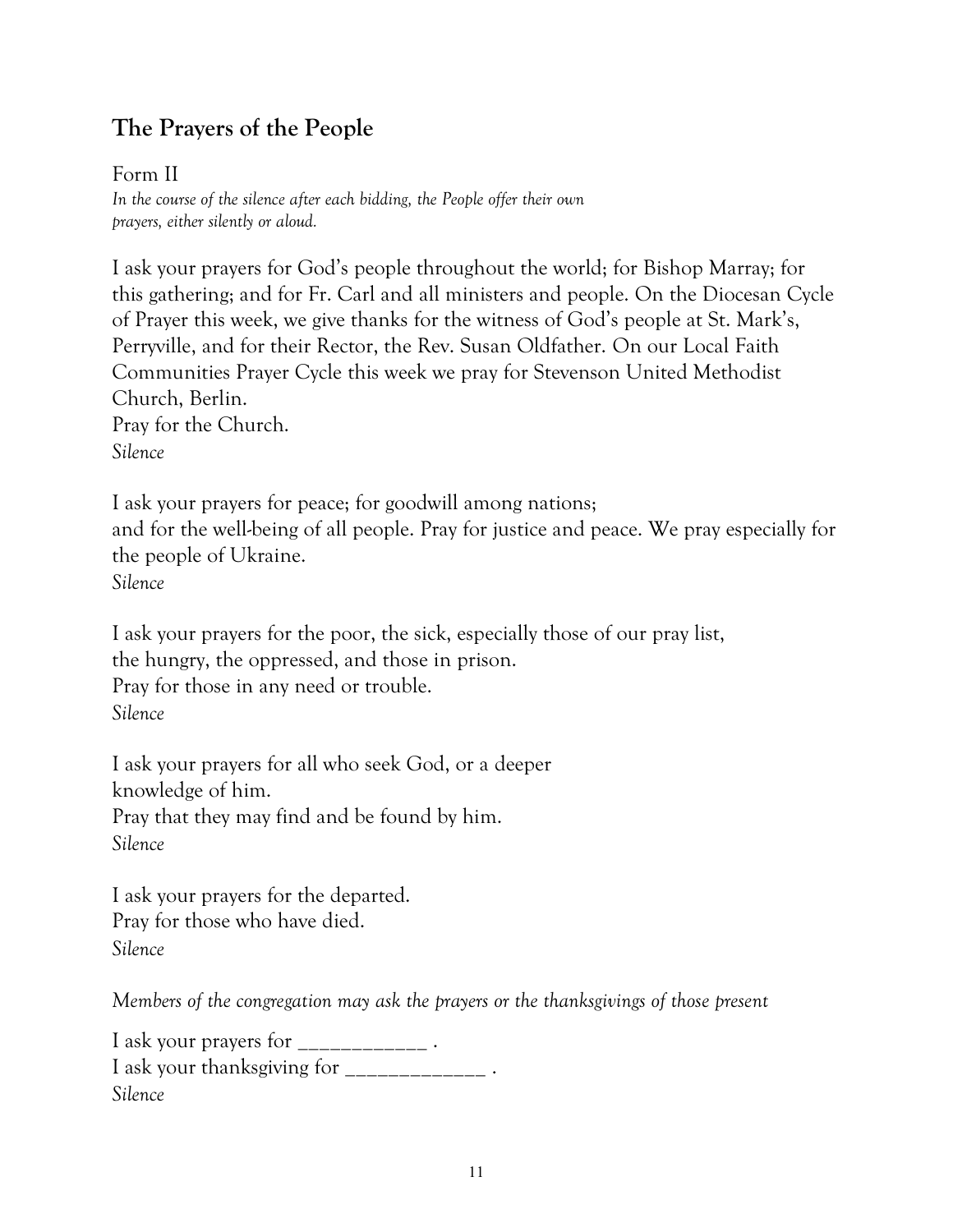I ask your prayers for those celebrating birthdays this week, especially Michael Rutka, Peggy Kent, and Andy Diaz; and those celebrating anniversaries. *Silence* 

Praise God for those in every generation in whom Christ has been honored.

Pray that we may have grace to glorify Christ in our own day. *Silence*

#### *Diocesan Collect*, *said in unison*

Gracious God, through the movement of your Holy Spirit, strengthen us here at St. Paul's by-the-Sea and in the Diocese of Easton as an inviting and welcoming people; receive our worship, nurture our life in Christ that we may evermore faithfully serve all your people, both near and far; this we pray through Jesus Christ our Lord. Amen.

#### *Clergy Search Prayer, said in unison*

Gracious God, we are reminded of your gifts in and for all the children of the Church. Call on us now; use us, in service of your whole Church. As we work to call a new pastor to our congregation, may your Holy Spirit lead us to discern the gifts we seek and see those gifts clearly in candidates you are sending us. In our communications, interviews and meetings with them, may we find ourselves once again who we surely are in Christ Jesus, stewards of your many gifts. Amen.

#### *The Celebrant adds a concluding Collect*

Almighty and eternal God, ruler of all things in heaven and earth: Mercifully accept the prayers of your people, and strengthen us to do your will; through Jesus Christ our Lord. *Amen.*

#### **The Peace**

*All stand. The Celebrant says to the people*

The peace of the Lord be always with you. *People* And also with you.

*Then the Ministers and People may greet one another in the name of the Lord.*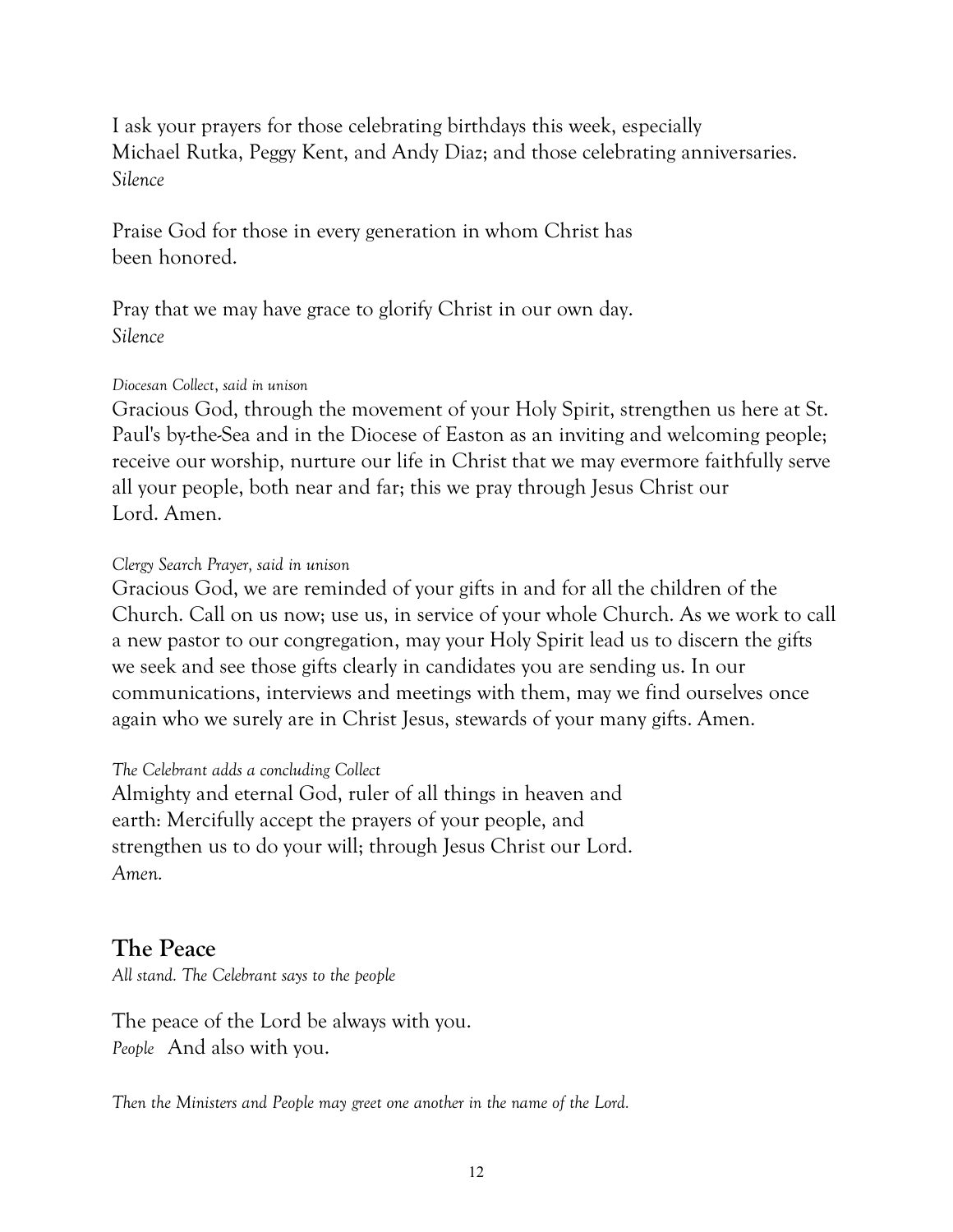### **ANNOUNCEMENTS**

# **Holy Communion**

#### **Offertory**

*The Celebrant says to the people* Walk in love, as Christ loved us and gave himself for us, an offering and sacrifice to God. *Ephesians 5:2*

#### **Doxology**

## **Eucharistic Prayer B**

*The people remain standing. The Celebrant, whether bishop or priest, faces them and sings or says*

The Lord be with you.

*People* And also with you.

*Celebrant* Lift up your hearts.

*People* We lift them to the Lord.

*Celebrant* Let us give thanks to the Lord our God.

*People* It is right to give him thanks and praise.

*Then, facing the Holy Table, the Celebrant proceeds*

It is right, and a good and joyful thing, always and everywhere to give thanks to you, Father Almighty, Creator of heaven and earth.

Through Jesus Christ our Lord; who was tempted in every way as we are, yet did not sin. By his grace we are able to triumph over every evil, and to live no longer for ourselves alone, but for him who died for us and rose again.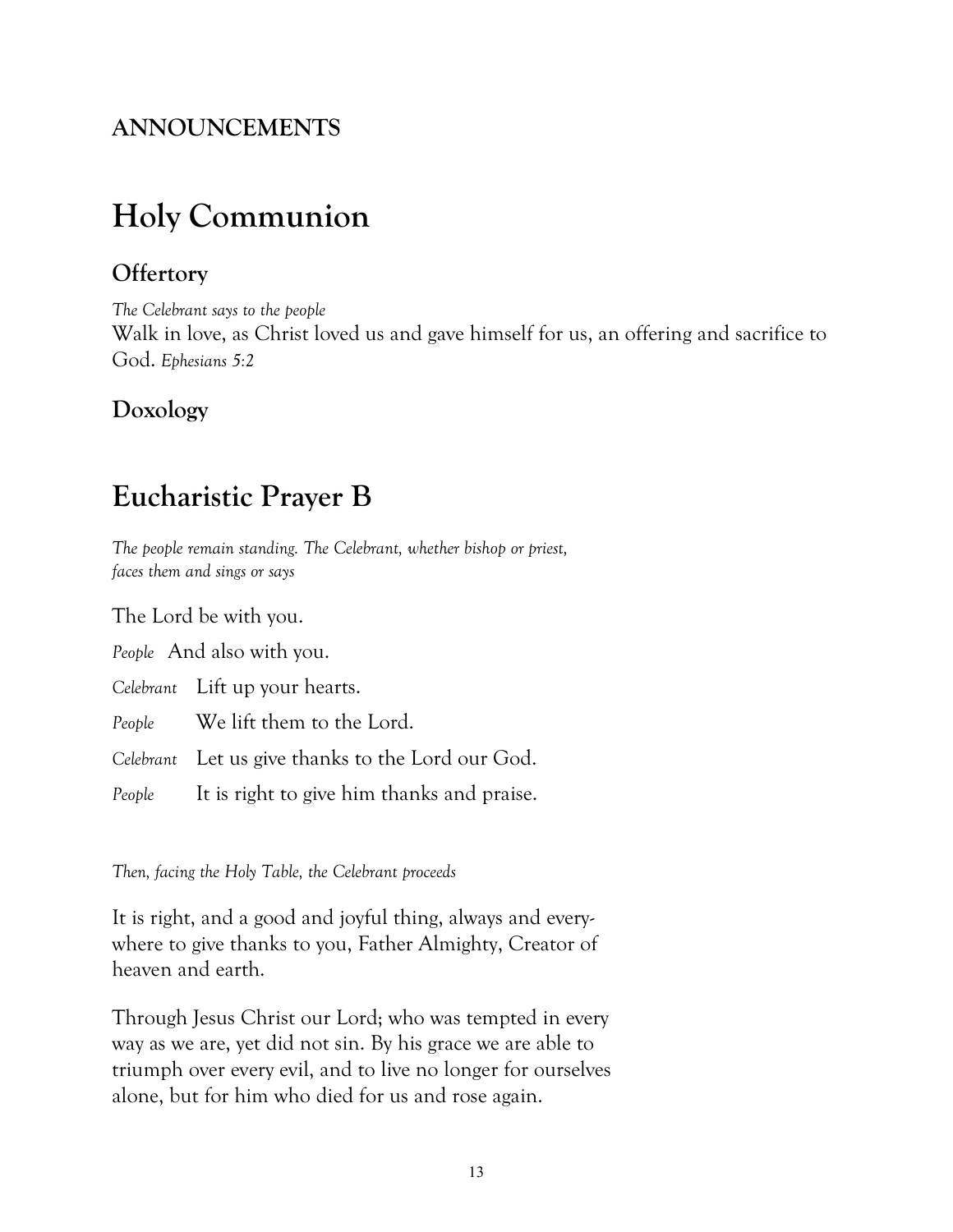Therefore we praise you, joining our voices with Angels and Archangels and with all the company of heaven, who for ever sing this hymn to proclaim the glory of your Name:

#### *Celebrant and People*

Holy, Holy, Holy Lord, God of power and might, heaven and earth are full of your glory.

 Hosanna in the highest. Blessed is he who comes in the name of the Lord.

Hosanna in the highest.

*The people stand or kneel. Then the Celebrant continues*

We give thanks to you, O God, for the goodness and love which you have made known to us in creation; in the calling of Israel to be your people; in your Word spoken through the prophets; and above all in the Word made flesh, Jesus, your Son. For in these last days you sent him to be incarnate from the Virgin Mary, to be the Savior and Redeemer of the world. In him, you have delivered us from evil, and made us worthy to stand before you. In him, you have brought us out of error into truth, out of sin into righteousness, out of death into life.

On the night before he died for us, our Lord Jesus Christ took bread; and when he had given thanks to you, he broke it, and gave it to his disciples, and said, "Take, eat: This is my Body, which is given for you. Do this for the remembrance of me."

After supper he took the cup of wine; and when he had given thanks, he gave it to them, and said, "Drink this, all of you: This is my Blood of the new Covenant, which is shed for you and for many for the forgiveness of sins. Whenever you drink it, do this for the remembrance of me."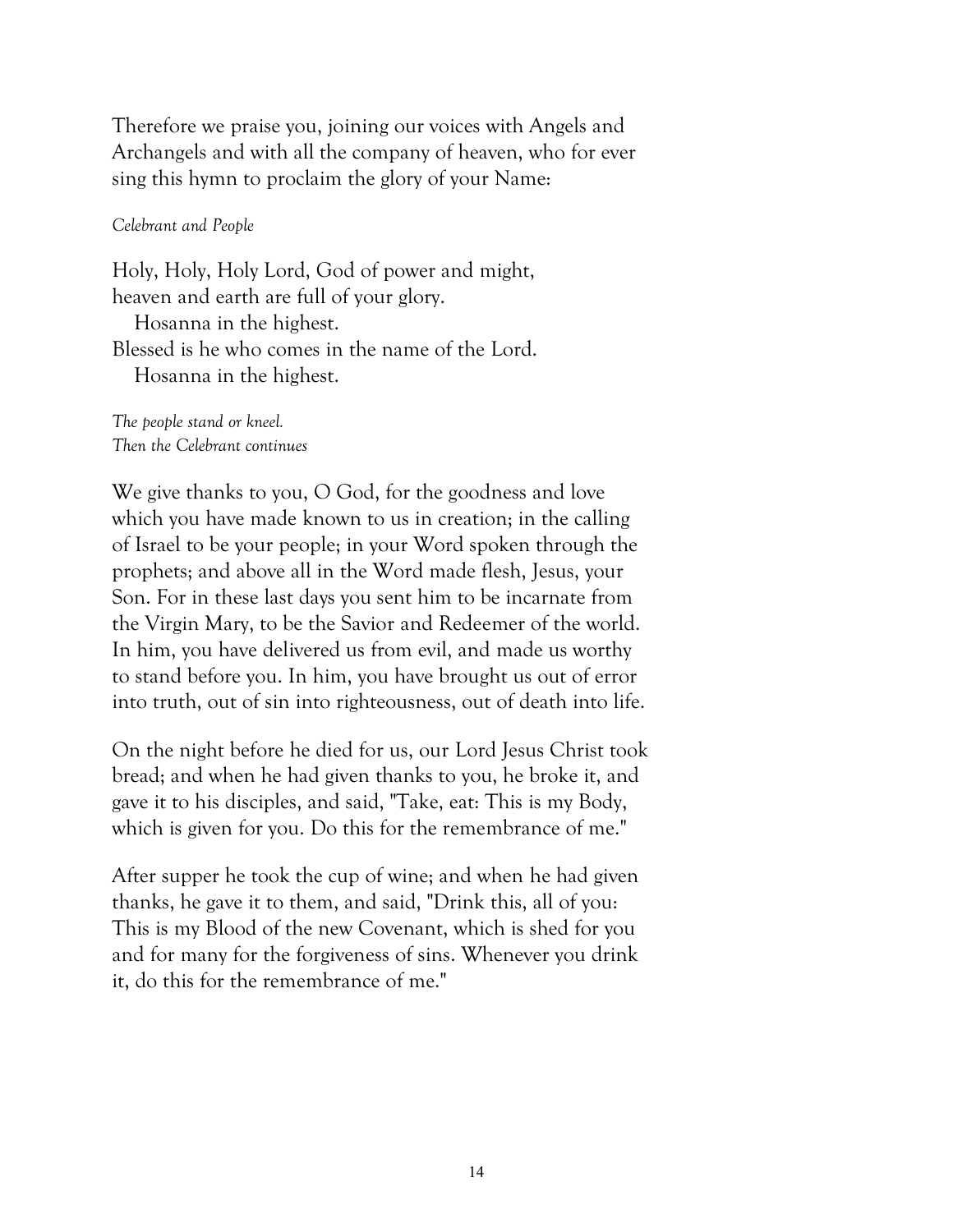Therefore, according to his command, O Father,

*Celebrant and People* We remember his death, We proclaim his resurrection, We await his coming in glory;

*The Celebrant continues*

And we offer our sacrifice of praise and thanksgiving to you, O Lord of all; presenting to you, from your creation, this bread and this wine.

We pray you, gracious God, to send your Holy Spirit upon these gifts that they may be the Sacrament of the Body of Christ and his Blood of the new Covenant. Unite us to your Son in his sacrifice, that we may be acceptable through him, being sanctified by the Holy Spirit. In the fullness of time, put all things in subjection under your Christ, and bring us to that heavenly country where, with Blessed Paul and all your saints, we may enter the everlasting heritage of your sons and daughters; through Jesus Christ our Lord, the firstborn of all creation, the head of the Church, and the author of our salvation.

By him, and with him, and in him, in the unity of the Holy Spirit all honor and glory is yours, Almighty Father, now and for ever. *AMEN.*

And now, as our Savior Christ has taught us, we are bold to say,

*People and Celebrant* Our Father, who art in heaven, hallowed be thy Name, thy kingdom come, thy will be done, on earth as it is in heaven. Give us this day our daily bread.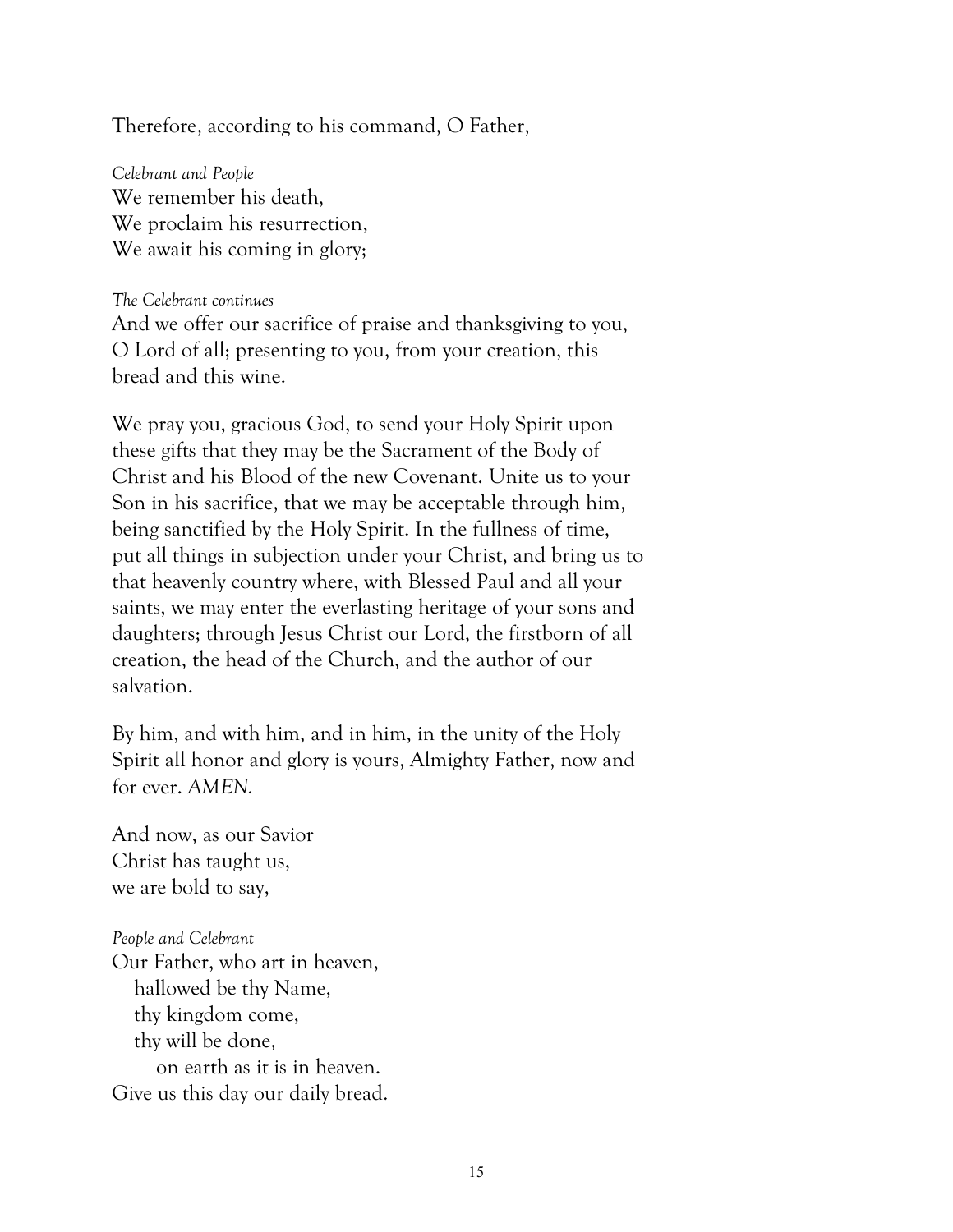And forgive us our trespasses, as we forgive those who trespass against us. And lead us not into temptation, but deliver us from evil. For thine is the kingdom, and the power, and the glory, for ever and ever. *Amen.*

#### **The Breaking of the Bread**

*The Celebrant breaks the consecrated Bread. A period of silence is kept.*

*Then may be sung or said* Christ our Passover is sacrificed for us; *Therefore let us keep the feast.*

*Facing the people, the Celebrant says the following Invitation*

The Gifts of God for the People of God.

*and may add*

Take them in remembrance that Christ died for you, and feed on him in your hearts by faith, with thanksgiving.

*The people receive the Sacrament in one kind. Proceed to the altar rail by the center aisle and exit by the side aisles.*

*The Bread and the Cup are given to the communicants with these words* The Body of Christ, the bread of heaven. [*Amen.*]

#### **Communion Hymn: Hymnal 1982, #343**

1 Shepherd of souls, refresh and bless thy chosen pilgrim flock with manna in the wilderness, with water from the rock.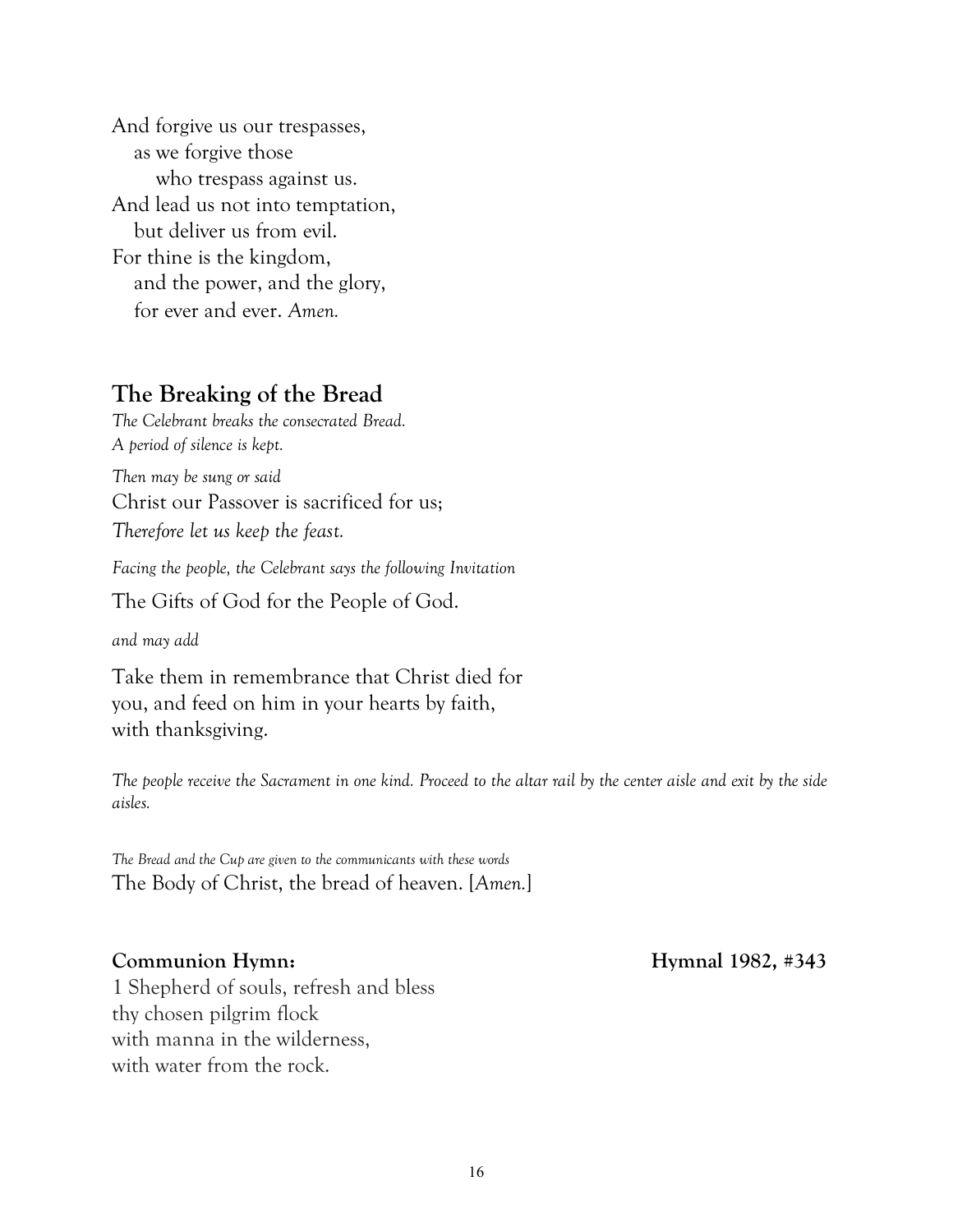2 We would not live by bread alone, but by thy word of grace, in strength of which we travel on to our abiding place.

3 Be known to us in breaking bread, and do not then depart; Saviour, abide with us, and spread thy table in our heart.

4 Lord, sup with us in love divine, thy Body and thy Blood, that living bread, that heavenly wine, be our immortal food.

*After Communion, the Celebrant says* Let us pray.

*Celebrant and People* Eternal God, heavenly Father, you have graciously accepted us as living members of your Son our Savior Jesus Christ, and you have fed us with spiritual food in the Sacrament of his Body and Blood. Send us now into the world in peace, and grant us strength and courage to love and serve you with gladness and singleness of heart; through Christ our Lord. Amen.

*The Deacon, or the Celebrant, dismisses them with these words*

*Celebrant* Go in peace to love and serve the Lord. *People* Thanks be to God.